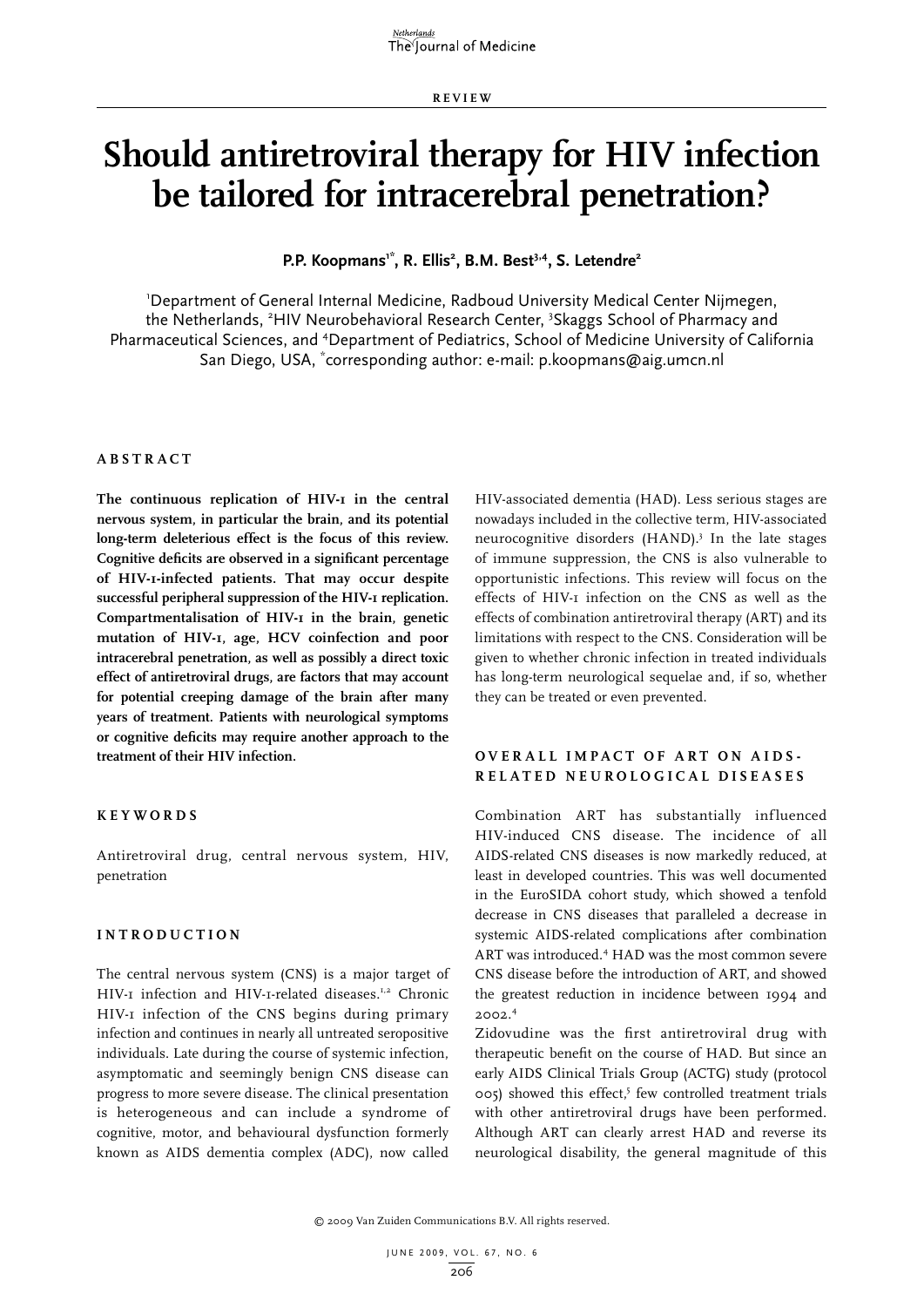effect is variable and not precisely defined. Low CD4 counts were an important risk factor for HAD in the era before combination ART, and continue to be so in the modern treatment era, also for the development of HAND.<sup>6</sup> Additional risk factors for new or progressive HAND in the modern treatment era include incomplete immune recovery, rapid immune recovery with immune recovery inflammatory syndrome (IRIS),7 hepatitis C virus (HCV) coinfection,  $8-10$  and advancing age.<sup>11</sup> The aggregate experience that ART primarily ameliorates HAND, however, appears to be compelling, and indicates that neurological dysfunction can be reversed.<sup>11-14</sup>

# **C h r o n i c C NS H I V - 1 i n f e c t i o n : v irolo g i c al and b i o ch emi c a l a s p e c ts and its c lini c al im pa c t**

In the absence of treatment, HIV replication in cells of the nervous system is a nearly constant component of HIV-1 infection and has been characterised most clearly by studies analysing cerebrospinal fluid (CSF). During life, it is not possible to measure HIV replication in the brain. Therefore, HIV RNA levels in the CSF together with markers of inflammation and neuropsychological tests are considered to give guidance on the degree of brain damage during the course of HIV-I infection.<sup>15-17</sup>

HIV-1 RNA can be detected in the CSF of nearly all those with infection, from the period of initial viraemia through the course of neurologically asymptomatic infection and in those developing HAND.<sup>15-18</sup> A number of studies have shown that HIV-1 RNA in CSF is nearly ubiquitous but variable in its magnitude and in its relation to HIV-1 RNA level in blood.15-21 Generally, in untreated individuals, CSF HIV-1 RNA levels are approximately tenfold lower than plasma HIV-1 RNA levels, but the difference between viral concentrations in the two fluids varies considerably with levels in CSF exceeding those in blood in some individuals. An example of the relationship between HIV RNA levels in CSF and blood is shown in *figure 1*. In general, HIV RNA levels in CSF correlate with those in blood although this correlation weakens in those who have advanced HIV disease or who have HAND.<sup>18</sup> In addition to quantitative differences between CSF and blood, viral populations that are found in the nervous system can also diverge qualitatively from those in blood. Genetic compartmentalisation of HIV-1 has been demonstrated by several studies.<sup>22-27</sup> During acute infection, HIV-I populations in CSF and blood are probably monophyletic, but then, during chronic infection, the populations expand and diverge, with the greatest divergence in patients who have HAND. Functional compartmentalisation has also been shown with respect to drug resistance, use of entry receptors, and cell tropism. Differences in drug





susceptibility between CSF and blood HIV-1 populations have also been reported.<sup>28-31</sup> Although viral replication in CSF in the presence of sub-therapeutic drug concentrations might enhance the selection of resistance mutations, few studies have carefully compared drug concentrations in CSF with the development of drug resistance.<sup>32</sup> Recent findings on the adaptations of HIV-I to neural cells<sup>33-35</sup> have advanced our understanding of HIV-1 neuroadaptation and neurovirulence but additional work is needed to understand, for instance, the clinical implications of these and other findings.

CSF analysis also indicates that HIV-1 infection is associated with chronic immune activation in the nervous system (neuroinflammation, as indicated by frequent, although usually mild, CSF pleocytosis and elevated levels of several soluble immunological markers<sup>19,36-38</sup> e.g. neopterin, β-2-microglobulin, quinolinic acid, and CCL2/MCP-1. The persistence of HIV-1 and the associated neuroinflammation raise the important question of whether chronic asymptomatic infection is accompanied by ongoing, low-grade brain injury despite the lack of overt symptoms and signs. If this chronic inflammatory<sup>37</sup> state leads to brain injury, will survivors develop neurological impairment years later despite otherwise effective therapy? Several studies have reported neurocognitive impairment in HIV-infected patients, typically with a detrimental impact on activities of daily living  $(ADLs).<sup>1,4-43</sup>$  Indeed, diminished group performance has led to the inclusion of the designation 'HIV-associated asymptomatic neurological impairment' (ANI) as a diagnosis subsumed in the HAND classification approach.<sup>3</sup> The other diagnoses that comprise HAND are 'mild neurocognitive disorder', a milder symptomatic syndrome that clearly impacts ADLs, and 'HIV-associated dementia', a more severe, symptomatic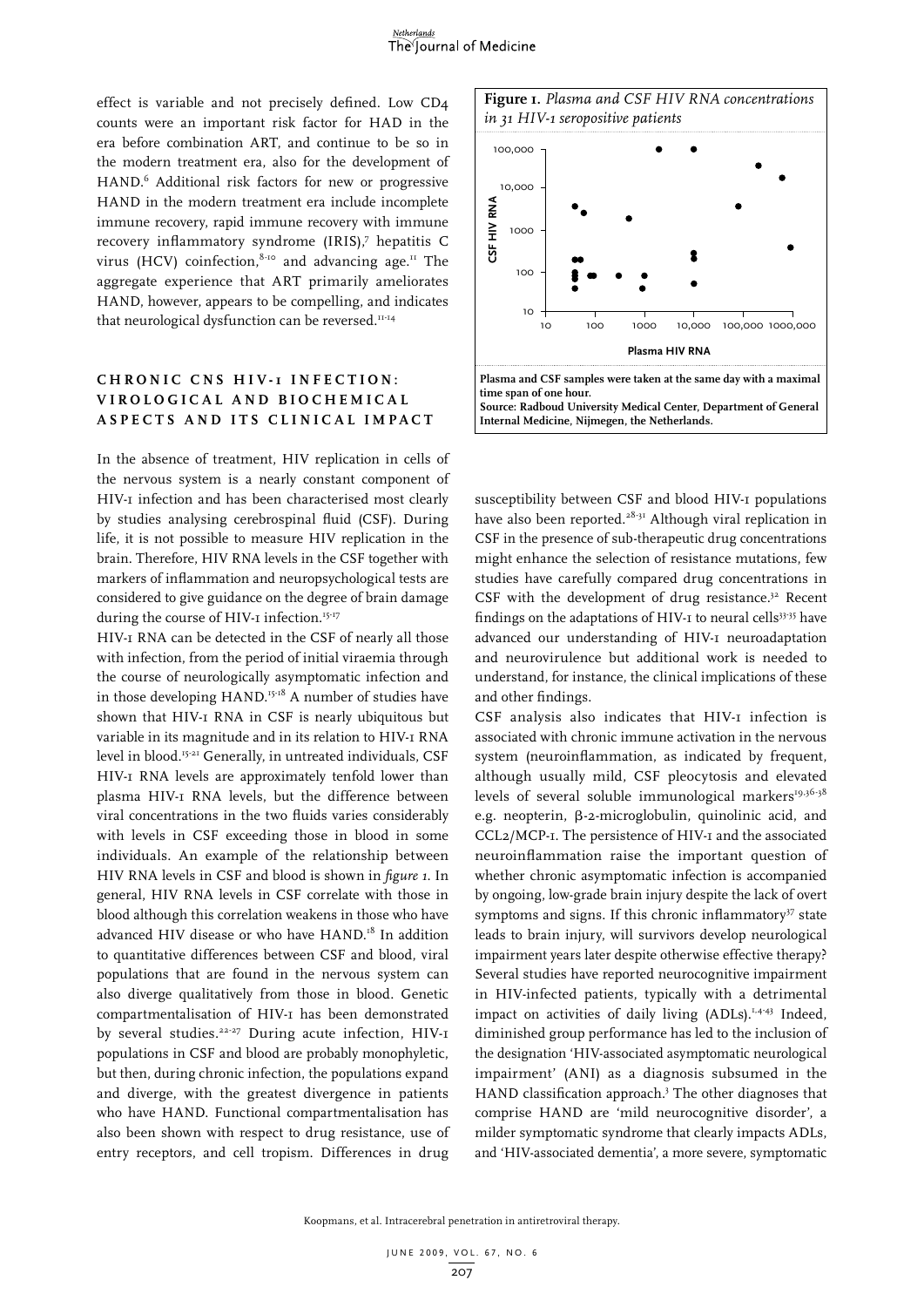syndrome that markedly impacts ADLs. Neurocognitive impairment may persist despite successful treatment with antiretroviral therapy.42,43 Therefore combination ART for HIV-1 infection may incompletely treat the CNS.

### **Influence of ART on CSF HIV RNA**

In general, HIV-I in CSF responds very well to ART;<sup>44-51</sup> as HIV-1 RNA levels in plasma become undetectable, so do those in CSF in nearly all individuals. However, the relative rates of viral decay in the two compartments may differ in some, with HIV-1 RNA concentrations falling more slowly in CSF than in plasma. Slower decay has been noted in subjects with HAD and lower blood  $CD<sub>4</sub>$  cell counts but without CSF pleocytosis.<sup>50-53</sup> These observations can be interpreted as being consistent with a simple model of compartmentalised CSF HIV-1 infection, with the lag in viral response in CSF due to slow cell turnover and consequent prolonged virion production by brain macrophages, reduced trafficking of shorter-lived lymphocytes into the CSF from blood, and lower drug concentrations in the CNS. Drug penetration in the CNS largely depends on the physicochemical properties e.g. protein binding, molecule size, lipophilicity, or use of membrane transporters in the blood brain barrier such as P-glycoprotein. In addition drug penetration into the CNS also can be modified.54-56 Considerable differences exist between antiretroviral drugs with respect to penetration into the CNS. Letendre *et al.*56 have proposed a simple scheme for grouping drugs by CSF penetration ability based on drug properties and clinical studies, rating them as 0 (lower penetration), 0.5 (intermediate penetration), or 1 (higher penetration). No drug concentrations in CSF have yet been published for newer antiretroviral drugs such as darunavir, etravirine, raltegravir, and maraviroc.

Although potentially useful as a guide for selecting treatment, several observations suggest that the model may not fully account for treatment effects in all settings. For example, it may not explain the overall effectiveness of a wide variety of drug regimens in the suppression of CSF HIV-1 RNA levels or why cases of high CSF virus levels in the presence of suppressed plasma virus levels are rare. The very rapid decay of HIV-1 in CSF is equivalent to that of plasma virus in some subjects, which may reflect increased permeability of the blood-brain barrier or high levels of pretreatment lymphocyte trafficking. Such inter-individual differences may reflect differences in genetic traits, such as expression of chemokine receptors and adhesion molecules, or in comorbidities, such as recreational drug use and HCV coinfection. Also it should be stressed that potency of the complete (usually three drug) regimen and to what extent concentrations exceed the IC90 are more relevant than single drug concentrations in the CSF. This and the issues mentioned above are areas for ongoing and future research.

**Table 1.** *Categorisation of antiretroviral drugs by estimated neuroeffectiveness (CNS penetrationeffectiveness rank)*

|                                                            | <b>Better</b> | <b>Intermediate</b> | Worse        |
|------------------------------------------------------------|---------------|---------------------|--------------|
| <b>NRTIs</b>                                               | Abacavir      | Emtricitabine       | Didanosine   |
|                                                            | Zidovudine    | Lamivudine          | Tenofovir    |
|                                                            |               | Stavudine           | Zalcitabine  |
| <b>NNRTIS</b>                                              | Delavirdine   | Efavirenz           |              |
|                                                            | Nevirapine    |                     |              |
| PIs                                                        | Amprenavir-r  | Amprenavir          | Nelfinavir   |
|                                                            | Indinavir-r   | Atazanavir          | Ritonavir    |
|                                                            | Lopinavir-r   | Atazanavir-r        | Saquinavir   |
|                                                            |               | Indinavir           | Saquinavir-r |
|                                                            |               |                     | Tipranavir-r |
| Fusion                                                     |               |                     | Enfuvirtide  |
| inhibitors                                                 |               |                     |              |
| $-r = drugs$ boosted by ritonavir. Source: Dr S. Letendre. |               |                     |              |

#### **C NS side effe c ts of H AART**

To date, the most widely recognised antiretroviral with CNS side effects is the non-nucleoside reverse transcriptase inhibitor efavirenz.57 Vivid and dysphoric dreams, in particular during the first weeks of treatment, are commonly reported symptoms. Less than 10% discontinue treatment because of these symptoms. Prospective studies have not found a clear deleterious effect of efavirenz on longer term neuropsychological performance or on depressive scores, $5^{8,59}$  although the findings are not entirely consistent.<sup>60</sup> The mechanism of these symptoms is not well understood, although they seem to be linked with higher levels of drug exposure.<sup>61,62</sup> So far, no conclusive data show that other antiretroviral drugs have a direct toxic effect on the brain. However, some animal and human data on a potential deleterious effect of NRTI on brain mitochondria and cellular metabolism do exist. $63$  In addition there is some concern that drug-induced injury of mitochondria or changes in lipid metabolism, for example, may injure the brain, particularly in more vulnerable hosts (e.g., older individuals).

## **A n t i r e t r o v i r a l t h e r a p y a n d n e u r o c o g niti v e p erforman c e**

Would initiation of ART earlier in the course of HIV disease further reduce the risk of development of HAND? Hitherto, should treatment with neuroeffective antiretroviral drugs be recommended in all individuals at the time of treatment initiation?64 These questions cannot yet be confidently answered. Many issues should be taken into account in the treatment of HIV disease: in the first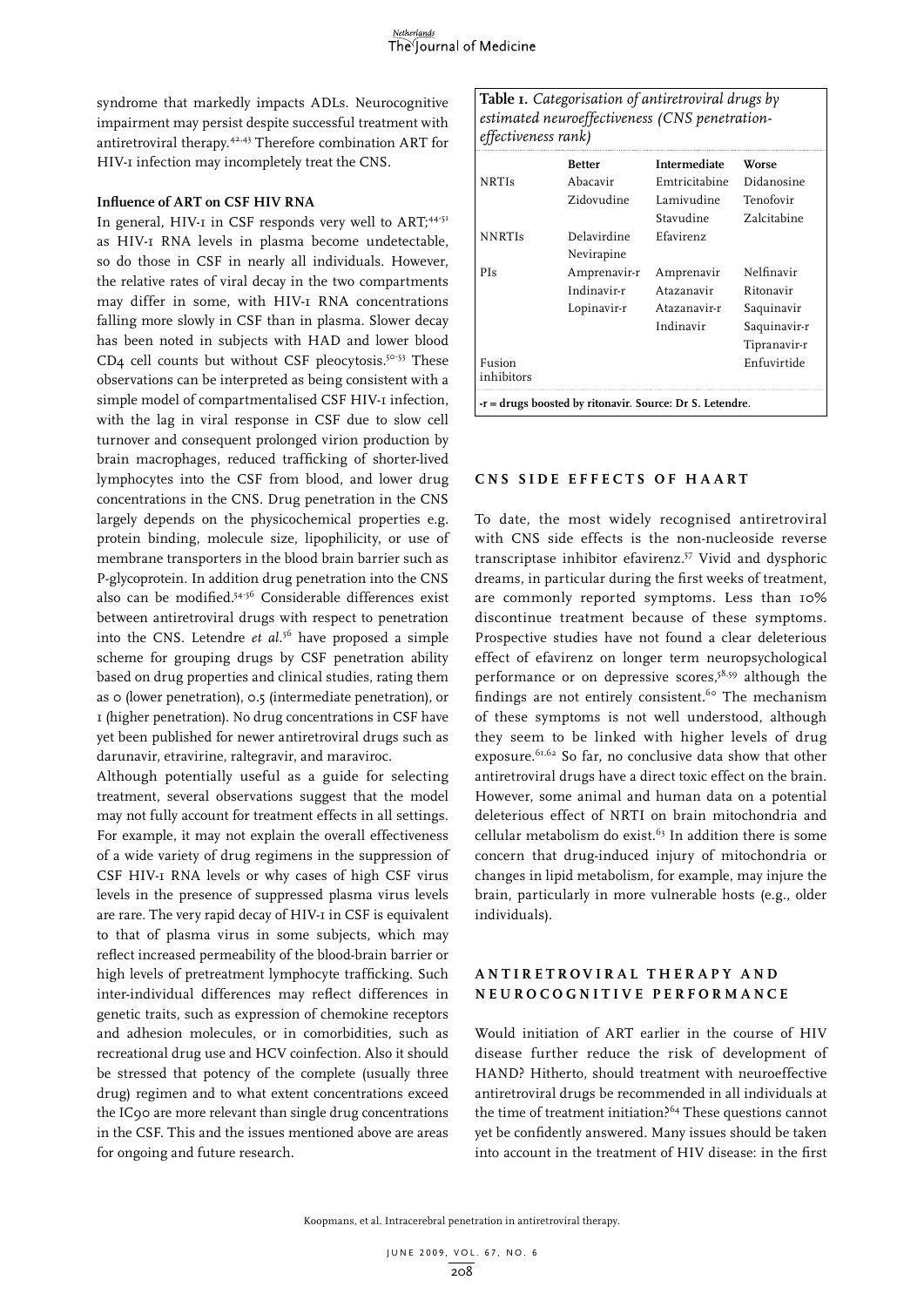place potency, then toxicity, and also dosing simplicity. The literature on the effects of ART on neurocognitive performance is not entirely consistent. Case reports show improvement of symptoms of dementia that paralleled improvement of HIV RNA levels and the inflammatory markers in the CSF.<sup>67,68</sup> Some research studies identified that more neuroeffective regimens were associated with greater improvement<sup>65,66</sup> but others did not.<sup>69,70</sup> Important methodological differences between these studies exist including the approach to testing, the method of estimating neuroeffectiveness, the types of regimens used, and the demographic and disease characteristics of the study population. Importantly, improvement in neurocognitive performance is a secondary effect of control of HIV replication, which is the primary effect of ART. Control of HIV in the CNS is a necessary but not necessarily sufficient condition for neurocognitive protection or improvement. For all these reasons, caution must be exercised in interpretation of these research findings. Additional clinical trials to address the question whether ART regimens should be optimised for neuroeffectiveness are not easily performed but at least one is underway.71 Another important question for future clinical trials to address is the use of adjuvant therapies to improve intracerebral penetration.72-75

Given these uncertainties, how should treatment be tailored to the nervous system now? This question cannot easily be answered. The existing data so far indicate that in neurologically asymptomatic patients - that is, in most of those who initiate therapy - the CNS likely warrants no special consideration. However, in patients who have HAND, a different approach could be advocated. In these patients treatment could be initiated with a regimen that penetrates well into the CSF and into the brain. The effect then could be monitored by measurement of HIV RNA and drug levels in CSF as well as repeated neuropsychological tests.

## **Con c l u sions**

Although a number of important treatment issues have not yet been addressed, the advent of ART has had a profound impact on severe CNS disease as a complication of HIV-1 infection. This impact includes a marked reduction in the incidence of major CNS opportunistic infections and HAD, and effective treatment for patients presenting with new-onset HAND. With this success, attention has turned to other aspects of CNS HIV-1 infection and particularly to the question of the optimal management of milder, but still clinically relevant, HAND syndromes. CNS HIV-1 infection and the associated neuroinflammation may damage the brain during the long period before treatment is initiated and may even continue in the presence of effective

systemic viral suppression. Now that the most conspicuous and severe neurological complications of HIV-1 infection can be avoided in most cases, the effects of therapy on the remaining clinical syndromes of brain injury must be carefully considered and explored.

#### **R eferen c e s**

- 1. McArthur JC. Neurological complications of HIV infection. Lancet Neurology. 2005;4:543-52.
- 2. Davis LE, Hjelle BL, Miller VE, et al. Early viral brain invasion in iatrogenic human immunodeficiency virus infection. Neurology. 1992;42:1736-9.
- 3. Antinori A, Arendt G, Becker JT, et al. Updated research nosology for HIV-associated neurocognitive disorders. Neurology. 2007;69:1789-99.
- 4. D'Arminio Monforte A, Cinque P, Mocroft A, et al. Changing incidence of central nervous system diseases in the EuroSIDA cohort. Ann Neurol. 2004;55:320-8.
- 5. Sidtis JJ, Gatsonis C, Price RW, et al. Zidovudine treatment of the AIDS dementia complex: results of a placebo-controlled trial. AIDS Clinical Trials Group. Ann Neurol. 1993;33:343-9.
- 6. Munoz-Moreno JA, Fumaz CR, Ferrer MJ, et al. Nadir CD4 cell count predicts neurocognitive impairment in HIV infected patienst. Aids Res Hum Retroviruses. 2008;24:1301-7
- 7. Riedel DJ, Pardo CA, McArthur J, Nath A. Therapy insight: CNS manifestations of HIV associated immune reconstitution inflammatory syndrome. Nat Cli Pract Neurol. 2006;2:557-65.
- 8. Forton DM, Akksop JM, Main J, et al. Evidence for a cerebral effect of the hepatitis C virus. Lancet. 2001;358:38-9.
- 9. Ryan EL, Morgello S, Isaacs K, et al. Neuropsychiatric impact of hepatitis C on advanced HIV. Neurology. 2004;62:957-62.
- 10. Letendre SL, Cherner M, Ellis RJ, et al. The effects of hepatitis C, HIV and methamphetamine dependence on neuropsychological performance: biological correlates of disease. AIDS. 2005;19(suppl 3):S72-8.
- 11. Valcour V, Paul R. HIV Infection and dementia in older adults. Clin Infect Dis. 2006;42:1449-54.
- 12. Price RW, Yiannoutsos CT, Clifford DB, et al. Neurological outcomes in late HIV infection: adverse impact of neurological impairment on survival and protective effect of antiviral therapy. AIDS Clinical Trials Group and Neurological AIDS Research Consortium Study Team. AIDS. 1999;13:1677-85.
- 13. Marra CM, Lockhart D, Zunt JR, Perrin M, Coombs RW, Collier AC. Changes in CSF and plasma HIV-1 RNA and cognition after starting potent antiretroviral therapy. Neurology. 2003;60:1388-90.
- 14. Brew BJ, Halman M, Catalan J, et al. Factors in AIDS dementia complex trial design: results and lessons from the abacavir trial. PLoS Clin Trials. 2007;2:13.
- 15. Pilcher CD, Shugars DC, Fiscus SA, et al. HIV in body fluids during primary HIV infection: implications for pathogenesis, treatment and public health. AIDS. 2001;15:837-45.
- 16. Ellis RJ, Hsia K, Spector SA, et al. Cerebrospinal fluid human immunodeficiency virus type 1 RNA levels are elevated in neurocognitively impaired individuals with acquired immunodeficiency syndrome. HIV Neurobehavioral Research Center Group. Ann Neurol. 1997;42:679-88.
- 17. De Luca A, Ciancio BC, Larussa D, et al. Correlates of independent HIV-1 replication in the CNS and of its controls by antiretrovirals. Neurology. 2002;59:543-55.
- 18. McArthur JC, McClernon DR, Cronin MF, et al. Relationship between human immunodeficiency virus-associated dementia and viral load in cerebrospinal fluid and brain. Ann Neurol. 1997;42:689-98.
- 19. Spudich SS, Nilsson AC, Lollo ND, et al. Cerebrospinal fluid HIV infection and pleocytosis: relation to systemic infection and antiretroviral treatment. BMC Infect Dis. 2005;5:98.

Koopmans, et al. Intracerebral penetration in antiretroviral therapy.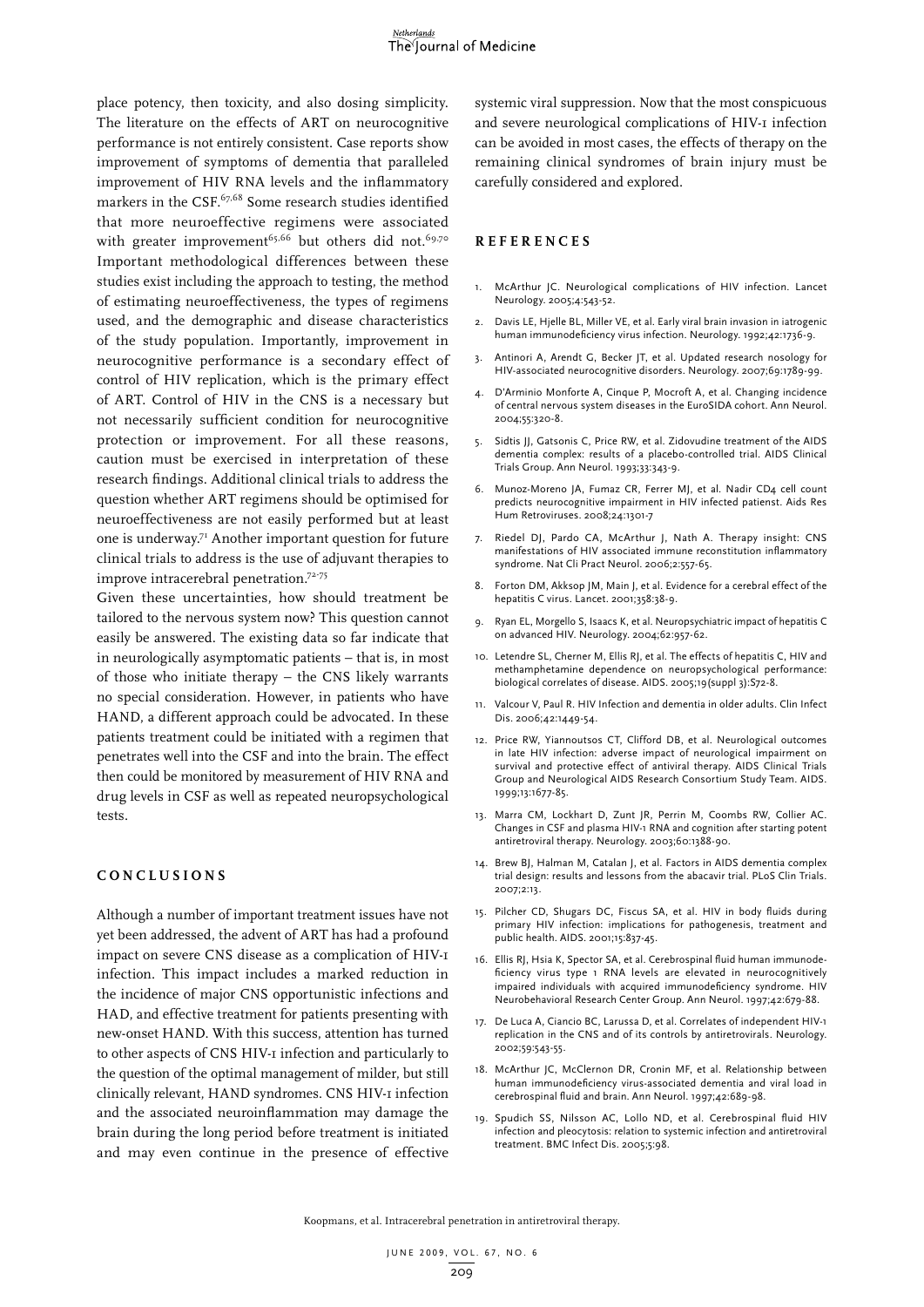- 20. Eggers C, Hertogs K, Sturenburg HJ, van Lunzen J, Stellbrink HJ. Delayed central nervous system virus suppression during highly active antiretroviral therapy is associated with HIV encephalopathy, but not with viral drug resistance or poor central nervous system drug penetration. AIDS. 2003;17:1897-906.
- 21. Spudich S, Lollo N, Liegler T, Deeks SG, Price RW. Treatment benefit on cerebrospinal fluid HIV-1 levels in the setting of systemic virological suppression and failure. J Infect Dis. 2006;194:1686-96.
- 22. Ritola K, Pilcher CD, Fiscus SA, et al. Multiple V1/V2 env variants are frequently present during primary infection with human immunodeficiency virus type 1. J Virol. 2004;78:11208-18.
- 23. Harrington PR, Haas DW, Ritola K, Swanstrom R. Compartmentalized human immunodeficiency virus type 1 present in cerebrospinal fluid is produced by short-lived cells. J Virol. 2005;79:7959-66.
- 24. Ritola K, Robertson K, Fiscus SA, Hall C, Swanstrom R. Increased human immunodeficiency virus type 1 (HIV-1 env compartmentalization in the presence of HIV-1-associated dementia. J Virol. 2005;79:10830-4.
- 25. Harrington PR, Schnell, Letendre SL, et al. Cross sectional characterization of HIV-1 env compartimentalization in cerebrospinal fluid over the full disease course. J Virol. 2009; in press.
- 26. Pillai SK, Pond SL, Liu Y, et al. Genetc attributes of cerebrospinal fluid derived HIB-1 env. Brain. 2006;129:1872-83.
- 27. Wong JK, Ignacio CC, Torriani F, et al. In vivo compartimentalization of human immunodeficiency virus: evidence from the examination of pol sequences from autopsy tissues. J Virol. 1997;71:2059-71.
- 28. Strain MC, Letendre S, Pillai SK, et al. Genetic composition of human immunodeficiency virus type 1 in cerebrospinal fluid and blood without treatment and during failing antiretroviral therapy. J Virol. 2005;79:1772-88.
- 29. Cunningham PH, Smith DG, Satchell C, Cooper DA, Brew B. Evidence for independent development of resistance to HIV-1 reverse transcriptase inhibitors in the cerebrospinal fluid. AIDS. 2000;14:1949-54.
- 30. Lanier ER, Sturge G, McClernon D, et al. HIV-1 reverse transcriptase sequence in plasma and cerebrospinal fluid of patients with AIDS dementia complex treated with abacavir. AIDS. 2001;15:747-51.
- 31. Di Stefano M, Sabri F, Leitner T, et al. Reverse transcriptase sequence of paired isolates of cerebrospinal fluid and blood from patients infected with human immunodeficiency virus type 1 during zidovudine treatment. J Clin Microbiol. 1995;33:352-5.
- 32. Bestetti A, Presi S, Pierotti C, et al. Long-term virological effect of highly active antiretroviral therapy on cerebrospinal fluid and relationship with genotypic resistance. J Neurovirol. 2004;10(suppl 1):52-7.
- 33. Dunfee RL, Thomas ER, Wang J, et al. Loss of the N-linked glycosylation site at position 386 in the HIV envelope V4 region enhances macrophage tropism and is associated with dementia. Virology. 2007;367:222-34.
- 34. Thomas ER, Dunfee RL, Stanton J, et al. High frequency of defective vpu compared with tat and rev genes in brain from patients with HIV type 1 – associated dementia. Aids Res Hum Retrovirusues. 2007;23:575-80.
- 35. Mefford ME, Gorry PR, Kunstman K, Kolinsky SM, Gabuzda D. Bioinformatic prediction programs underestimate the frequency of CXCR4 usage by R5X4 HIV type 1 in brain and other tissues. Aids Res Hum Retroviruses. 2008;24:1215-20.
- 36. Gisslén M, Fuchs D, Svennerholm B, Hagberg L. Cerebrospinal fluid viral load, intrathecal immunoactivation, and cerebrospinal fluid monocytic cell count in HIV-1 infection. J Acquir Immune Defic Syndr. 1999;21:271-6.
- 37. Price RW, Epstein LG, Becker JT, et al. Biomarkers of HIV-1 CNS infection and injury. Neurology. 2007;69:1781-8.
- 38. Brew BJ, Letendre SL. Biomarkers of HIV related central nervous system disease. Int Rev Psychiatry. 2008;20:73-88.
- 39. Eden A, Price RW, Spudich S, Fuchs D, Hagberg L, Gisslen M. Immune activation of the central nervous system is still present after > 4 years of effective highly active antiretroviral therapy. J Infect Dis. 2007;196:1779-83.
- 40. Heaton RK, Velin RA, McCutchan. Neuropsychological impairment in human immunodeficiency virus infection: implications for employment. Psychosom Med. 1994;56:8-17.
- 41. Ellis RJ Moore DJ, Childers ME, Letendre S McCutchan JA Wolfson T. Progression to neuropsychological impairment in human immunodeficiency virus infection predicted by elevated cerebrospinal fluid levels of human immunodeficiency virus RNA. Arch Neurol. 2002;59:923-8.
- 42. Vitiello B, Goodkin K, Ashtana D, et al. HIV-1 RNA concentration and cognitive performance in a cohort of HIV positive people. AIDS. 2007;21:1415-22.
- 43. Odiase FE, Ogunrin OA, Ogunniyi AA. Memory performance in HIV/Aidsa prospective case control study. Can J Neurol Sci. 2007;34:154-9.
- 44. Spudich S, Lollo N, Liegler T, Deeks SG, Price RW. Treatment benefit on cerebrospinal fluid HIV-1 levels in the setting of systemic virological suppression and failure. J Infect Dis. 2006;194:1686-96.
- 45. Nath A, Sacktor N. Influence of highly active antiretroviral therapy on persistence of HIV in the central nervous system. Curr Opin Neurol. 2006;19:358-61.
- 46. Price RW, Spudich S. Antiretroviral therapy and central nervous system HIV type 1 infection. J Infect Dis. 2008;197:S294-306.
- 47. Polis MA, Suzman DL, Yoder CP, et al. Suppression of cerebrospinal fluid HIV burden in antiretroviral naive patients on a potent four-drug antiretroviral regimen. AIDS. 2003;17:1167-72.
- 48. Mellgren A, Antinori A, Cinque P, et al. Cerebrospinal fluid HIV-1 infection usually responds well to antiretroviral treatment. Antivir Ther. 2005;10:701-7.
- 49. Yilmaz A, Svennerholm B, Hagberg L, Gisslén M. Cerebrospinal fluid viral loads reach less than 2 copies/mL in HIV-1-infected patients with effective antiretroviral therapy. Antivir Ther. 2006;11:833-7.
- 50. Eggers C, Hertogs K, Sturenburg HJ, van Lunzen J, Stellbrink HJ. Delayed central nervous system virus suppression during highly active antiretroviral therapy is associated with HIV encephalopathy, but not with viral drug resistance or poor central nervous system drug penetration. AIDS. 2003;17:1897-906.
- 51. Staprans S, Marlowe N, Glidden D, et al. Time course of cerebrospinal fluid responses to antiretroviral therapy: evidence for variable compartmentalization of infection. AIDS. 1999;13:1051-61.
- 52. Ellis RJ, Gamst AC, Capparelli E, et al. Cerebrospinal fluid HIV RNA originates from both local CNS and systemic sources. Neurology. 2000;54:927-36.
- 53. Letendre SL, van den Brande G, Hermes A, et al. Lopinavir and ritonavir reduces the HIV RNA level in cerebrospinal fluid. Clin Infect Dis. 2007;45:1511-7.
- 54. Thomas SA. Anti-HIV drug distribution to the central nervous system. Curr Pharm Des. 2004;10:1313-24.
- 55. Wynn HE, Brundage RC, Fletcher CV. Clinical implications of CNS penetration of antiretroviral drugs. CNS Drugs. 2002;16:595-609.
- 56. Letendre S, Macquie-Beck J, Capparelli E, et al. Validation of the CNS penetration-effectiveness rank for quantifying antiretroviral penetration into the central nervous system. Arch Neurol. 2008;65:65-70.
- 57. Cespedes MS, Aberg JA. Neuropyschiatric complications of antiretroviral therapy. Drug Saf. 2006;29:865-74.
- 58. Clifford DB, Evans S, Yang Y, et al. Impact of efavirenz on neuropsychological performance and symptoms in HIV-infected individuals. Ann Intern Med. 2005;143:714-21.
- 59. Gutierrez F, Navarro A, Padilla, et al. Prediction of neuropsychiatric adverse events associated with long term efavirenz therapy using plasma drug level monitoring. Clin Infect Dis. 2005;41:1648-53.
- 60. Fumaz CR, Munoz Moreno JA, Molto J, et al. Long term neuropsychiatric disorders on efavirenz based approaches: quality of life, psychological issues and adherences. J Acquir Immune Defic Syndr. 2005;38:560-5.
- 61. Haas DW, Riboaudo HJ, Kim RB, et al. Pharmacogenetics of efavirenz and central nervous system side effects: an Adults Aids Clinical Trial Group Study. AIDS. 2004;18:2391-400.
- 62. Burger D, van der Heiden I, La Porte C, Koopmans P, et al. Interpatient variability in the pharmacokinetics of the HIV non-nucleoside reverse transcriptase inhibitor efavirenz: the effect of gender, race, and CYP2B6 polymorphism. Br J Clin Pharmacol. 2006;61:148-54.

Koopmans, et al. Intracerebral penetration in antiretroviral therapy.